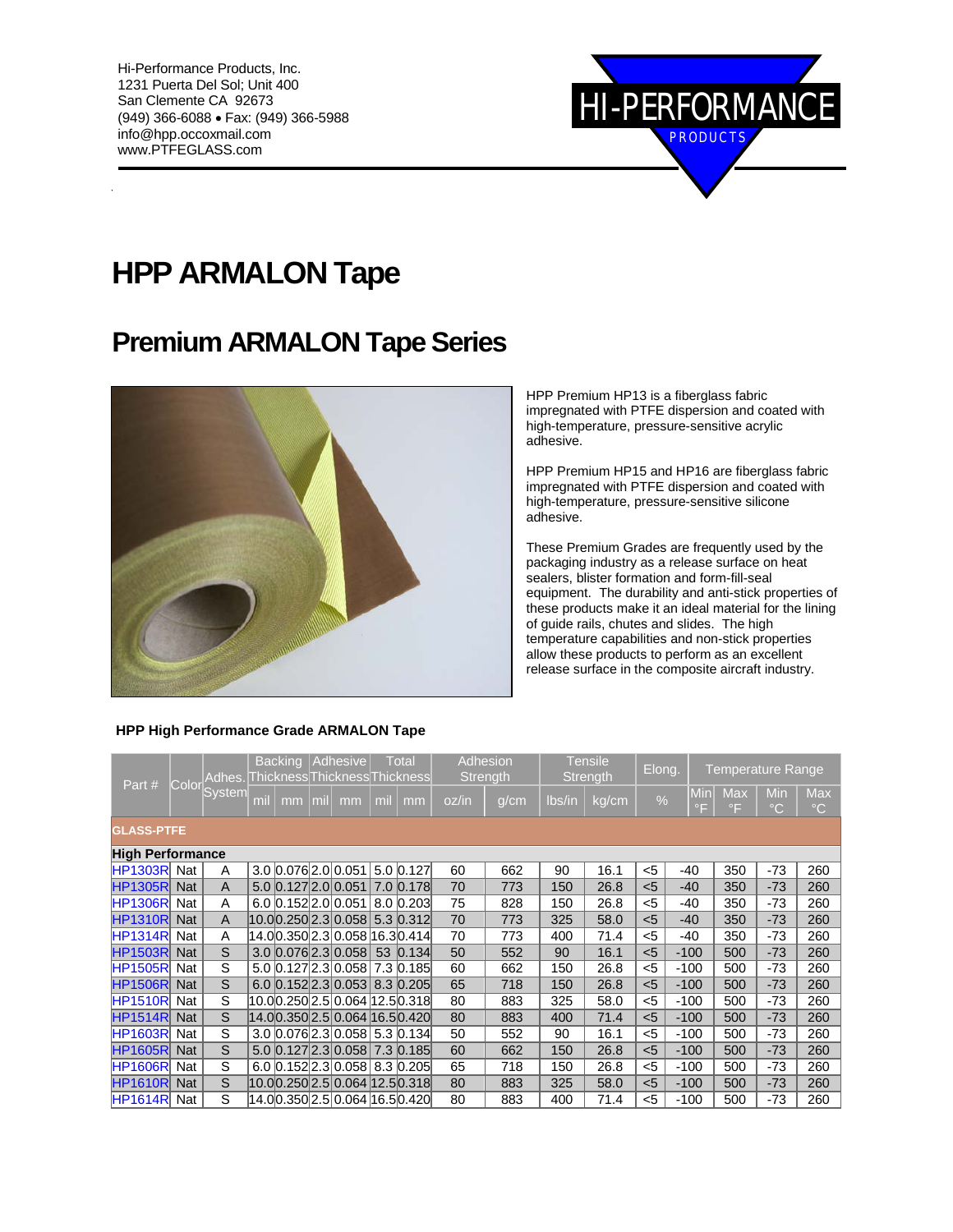## **Premium BC Dark Brown ARMALON Tape Series**



HPP Premium BC HP03 is fiberglass fabric impregnated with PTFE dispersion and coated with high-temperature, pressure-sensitive acrylic adhesive.

HPP Premium BC HP05 is fiberglass fabric impregnated with PTFE dispersion and coated with high-temperature, pressure-sensitive silicone adhesive.

Both Premium HP03 and HP05 are frequently used by the packaging industry as a release surface on heat sealers, blister formation and form-fill-seal equipment. The durability and anti-stick properties of both products makes it an ideal material for the lining of guide rails, chutes and slides. The high temperature capabilities and non-stick properties allow them to perform as an excellent release surface in the composite aircraft industry.

#### **HPP Premium Grade ARMALON Tape**

| Part #                                                                                                                    |                                                                        | Color System |     | <b>Backing</b> |                     | Adhesive                         | <b>Total</b><br>Adhes. ThicknessThicknessThickness |    | Adhesion<br><b>Strength</b> |      | Tensile<br>Strength |       | Elong.        | <b>Temperature Range</b> |                         |                            |                               |
|---------------------------------------------------------------------------------------------------------------------------|------------------------------------------------------------------------|--------------|-----|----------------|---------------------|----------------------------------|----------------------------------------------------|----|-----------------------------|------|---------------------|-------|---------------|--------------------------|-------------------------|----------------------------|-------------------------------|
|                                                                                                                           |                                                                        |              | mil | mm             | $\vert$ Mil $\vert$ | mm                               | mil                                                | mm | oz/in                       | q/cm | Ibs/in              | kg/cm | $\frac{0}{0}$ | Min<br>$\circ$ F         | <b>Max</b><br>$\circ$ F | <b>Min</b><br>$^{\circ}$ C | <b>Max</b><br>$\rm ^{\circ}C$ |
|                                                                                                                           | <b>GLASS-PTFE</b>                                                      |              |     |                |                     |                                  |                                                    |    |                             |      |                     |       |               |                          |                         |                            |                               |
|                                                                                                                           | <b>Premium Food / Medical Grade</b><br>$3.0$ 0.076 1.7 0.043 4.7 0.118 |              |     |                |                     |                                  |                                                    |    |                             |      |                     |       |               |                          |                         |                            |                               |
| <b>HP0303R</b>                                                                                                            | Br                                                                     | A            |     |                |                     |                                  |                                                    |    | 40                          | 442  | 90                  | 16.1  | $<$ 5         | $-100$                   | 500                     | $-73$                      | 260                           |
| <b>HP0305R</b>                                                                                                            | <b>Br</b>                                                              | A            |     |                |                     | $5.0$ 0.127 1.7 0.043 6.7 0.170  |                                                    |    | 55                          | 607  | 175                 | 31.2  | $5$           | $-100$                   | 500                     | $-73$                      | 260                           |
| <b>HP0306R</b>                                                                                                            | Br                                                                     | A            |     |                |                     | 6.0 0.152 1.7 0.043 7.7 0.194    |                                                    |    | 55                          | 607  | 175                 | 31.2  | $5$           | $-100$                   | 500                     | -73                        | 260                           |
| <b>HP0310R</b>                                                                                                            | <b>Br</b>                                                              | A            |     |                |                     | 10.0 0.250 1.7 0.043 11.7 0.297  |                                                    |    | 70                          | 773  | 250                 | 44.6  | < 5           | $-100$                   | 500                     | $-73$                      | 260                           |
| <b>HP0314R</b>                                                                                                            | Br                                                                     | A            |     |                |                     | 14.00.350 1.7 0.043 15.7 0.399 1 |                                                    |    | 70                          | 773  | 400                 | 71.4  | $<$ 5         | $-100$                   | 500                     | -73                        | 260                           |
| <b>HP0503R</b>                                                                                                            | <b>Br</b>                                                              | S            |     |                |                     | $3.0$ 0.076 1.7 0.043 4.7 0.118  |                                                    |    | 45                          | 497  | 90                  | 16.1  | < 5           | $-100$                   | 500                     | $-73$                      | 260                           |
| <b>HP0505R</b>                                                                                                            | Br                                                                     | S            |     |                |                     | 5.0 0.127 1.7 0.043 6.7 0.170    |                                                    |    | 55                          | 607  | 175                 | 31.2  | $5$           | $-100$                   | 500                     | -73                        | 260                           |
| <b>HP0506RI</b>                                                                                                           | <b>Br</b>                                                              | S            |     |                |                     | 6.0 0.152 1.7 0.043 7.7 0.194    |                                                    |    | 55                          | 607  | 175                 | 31.2  | < 5           | $-100$                   | 500                     | $-73$                      | 260                           |
| <b>HP0510R</b>                                                                                                            | Br                                                                     | S            |     |                |                     | 10.00.2501.710.04311.70.2971     |                                                    |    | 60                          | 662  | 250                 | 44.6  | $<$ 5         | $-100$                   | 500                     | -73                        | 260                           |
| <b>HP0514R</b>                                                                                                            | <b>Br</b>                                                              | S            |     |                |                     | 14.0 0.350 1.7 0.043 15.7 0.399  |                                                    |    | 65                          | 718  | 400                 | 71.4  | $5$           | $-100$                   | 500                     | $-73$                      | 260                           |
| NOTE: For Silicone Adhesives, a vellow-dimpled PVC liner is standard. For Acrylic Adhesives, a blue PE liner is standard. |                                                                        |              |     |                |                     |                                  |                                                    |    |                             |      |                     |       |               |                          |                         |                            |                               |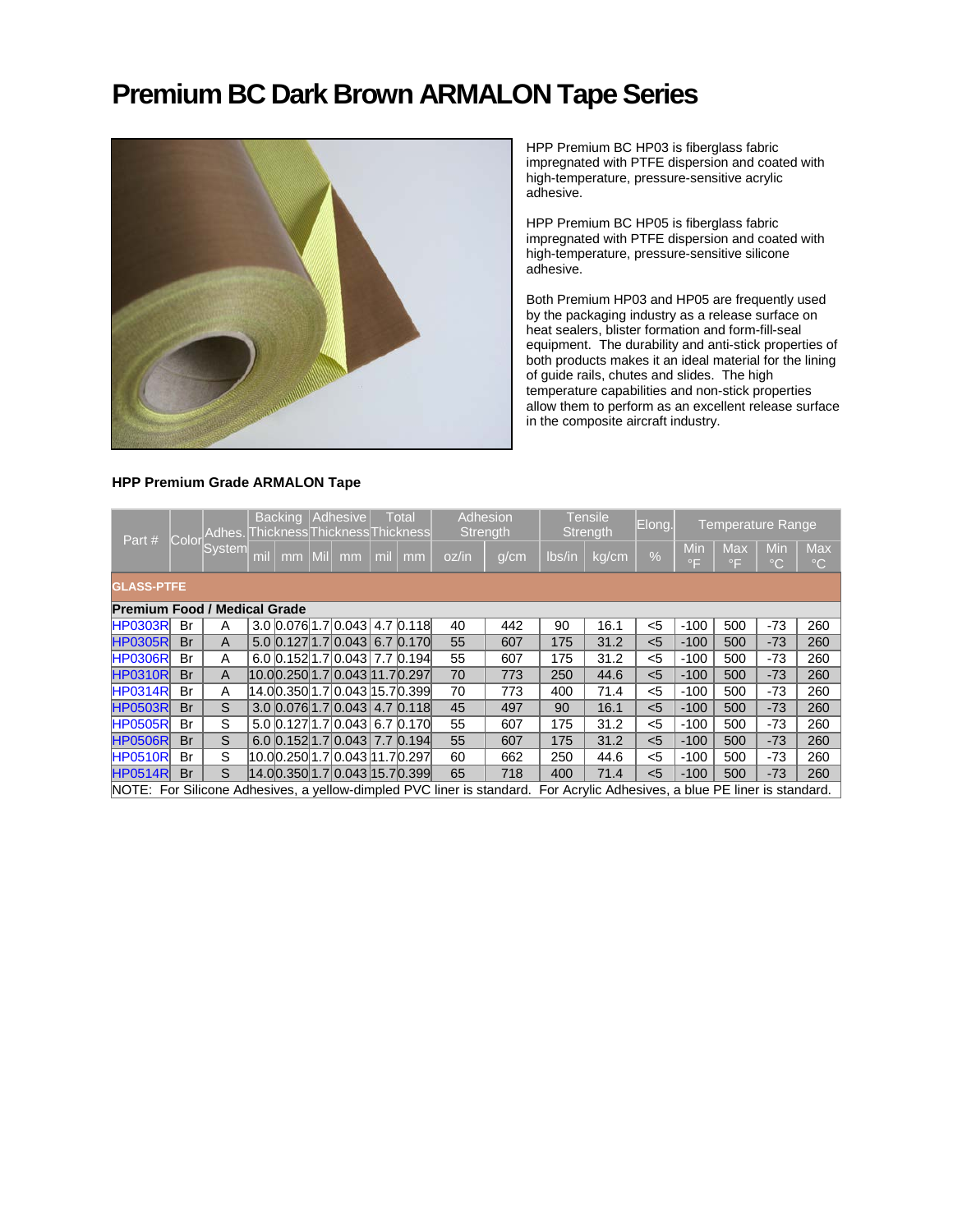### **Standard Grade ARMALON Tape Series**



HPP HP23, HP25, HP26 are fiberglass fabric impregnated with PTFE dispersion and coated with high-temperature, pressure-sensitive silicone or acrylic adhesive.

Standard HP23, HP25, and HP26 are frequently used by the packaging industry as a release surface on heat sealers, blister formation and form-fill-seal equipment. The durability and anti-stick properties of these Primary products makes it an ideal material for the lining of guide rails, chutes and slides. The high temperature capabilities and non-stick properties allow them to perform as an excellent release surface in the composite aircraft industry.

### **HPP Standard Grade ARMALON Tape**

| Part#                                                                                                                     |            |                         | Backing   Adhesive<br>Adhes. Thickness Thickness Thickness |                                |     |    | <b>Total</b> | Adhesion<br><b>Strength</b>                   |       | <b>Tensile</b><br>Strength |        | Elong. | <b>Temperature Range</b> |                           |                                  |                     |                            |
|---------------------------------------------------------------------------------------------------------------------------|------------|-------------------------|------------------------------------------------------------|--------------------------------|-----|----|--------------|-----------------------------------------------|-------|----------------------------|--------|--------|--------------------------|---------------------------|----------------------------------|---------------------|----------------------------|
|                                                                                                                           |            | Color System            | mil                                                        | mm                             | mil | mm | mil          | mm                                            | oz/in | g/cm                       | lbs/in | kg/cm  | $\%$                     | Min<br>$\circ \mathsf{F}$ | <b>Max</b><br>$\circ \mathsf{F}$ | Min<br>$^{\circ}$ C | <b>Max</b><br>$^{\circ}$ C |
| <b>GLASS-PTFE</b>                                                                                                         |            |                         |                                                            |                                |     |    |              |                                               |       |                            |        |        |                          |                           |                                  |                     |                            |
| <b>Standard Grade</b>                                                                                                     |            |                         |                                                            |                                |     |    |              |                                               |       |                            |        |        |                          |                           |                                  |                     |                            |
| <b>HP2303R</b>                                                                                                            | Nat        | A                       |                                                            |                                |     |    |              | 3.0 0.076 2.0 0.051 5.0 0.127                 | 60    | 662                        | 90     | 16.1   | $5$                      | $-40$                     | 350                              | $-40$               | 177                        |
| <b>HP2305R</b>                                                                                                            | <b>Nat</b> | $\overline{A}$          |                                                            |                                |     |    |              | 5.0 0.127 2.0 0.051 7.0 0.178                 | 70    | 773                        | 150    | 26.8   | $5$                      | $-40$                     | 350                              | $-40$               | 177                        |
| <b>HP2306R</b>                                                                                                            | Nat        | Α                       |                                                            |                                |     |    |              | 6.0 0.152 2.0 0.051 8.0 0.188                 | 75    | 828                        | 150    | 26.8   | $<$ 5                    | $-40$                     | 350                              | $-40$               | 177                        |
| <b>HP2310R</b>                                                                                                            | <b>Nat</b> | $\overline{A}$          |                                                            | 9.0 0.250 2.3 0.058 11.3 0.287 |     |    |              |                                               | 70    | 773                        | 250    | 44.6   | $5$                      | $-40$                     | 350                              | $-40$               | 177                        |
| <b>HP2503R</b>                                                                                                            | Nat        | S                       |                                                            |                                |     |    |              | 3.0 0.076 2.3 0.058 5.3 0.134                 | 50    | 552                        | 90     | 16.1   | $5$                      | $-100$                    | 500                              | $-73$               | 260                        |
| <b>HP2505R</b>                                                                                                            | <b>Nat</b> | $\overline{s}$          |                                                            |                                |     |    |              | 5.0 0.127 2.3 0.058 7.3 0.185                 | 60    | 662                        | 150    | 26.8   | $5$                      | $-100$                    | 500                              | $-73$               | 260                        |
| <b>HP2506R</b>                                                                                                            | Nat        | $\overline{s}$          |                                                            |                                |     |    |              | 6.0 0.152 2.3 0.058 8.3 0.205                 | 65    | 718                        | 150    | 26.8   | $<$ 5                    | $-100$                    | 500                              | $-73$               | 260                        |
| <b>HP2510R</b>                                                                                                            | <b>Nat</b> | $\overline{s}$          |                                                            |                                |     |    |              | 9.0 0.229 2.5 0.064 11.5 0.293                | 80    | 883                        | 250    | 44.6   | $5$                      | $-100$                    | 500                              | $-73$               | 260                        |
| <b>HP2603R</b>                                                                                                            | Nat        | $\overline{s}$          |                                                            |                                |     |    |              | 3.0 0.076 2.0 0.051 5.0 0.127                 | 45    | 497                        | 90     | 16.1   | $5$                      | $-100$                    | 500                              | $-73$               | 260                        |
| <b>HP2605R</b>                                                                                                            | <b>Nat</b> | S                       |                                                            |                                |     |    |              | 5.0 0.127 2.0 0.051 7.0 0.178                 | 50    | 552                        | 150    | 26.8   | $5$                      | $-100$                    | 500                              | $-73$               | 260                        |
| <b>HP2606R</b>                                                                                                            | Nat        | S                       |                                                            |                                |     |    |              | 6.0 0.152 2.0 0.051 8.0 0.188                 | 55    | 607                        | 150    | 26.8   | $<$ 5                    | $-100$                    | 500                              | $-73$               | 260                        |
| <b>HP2610R</b>                                                                                                            | Nat        | S                       |                                                            |                                |     |    |              | 9.0 0.229 2.0 0.051 11.0 0.280                | 70    | 773                        | 250    | 44.6   | $5$                      | $-100$                    | 500                              | $-73$               | 260                        |
| <b>Standard Grade 48"</b>                                                                                                 |            |                         |                                                            |                                |     |    |              |                                               |       |                            |        |        |                          |                           |                                  |                     |                            |
| HP801503                                                                                                                  | Nat        | S                       |                                                            |                                |     |    |              | $ 3.0 0.076 $ $2.0 $ $0.051 $ $5.0 $ $0.127 $ | 45    | 497                        | 90     | 16.1   | $5$                      | $-100$                    | 500                              | $-73$               | 260                        |
| HP801505                                                                                                                  | <b>Nat</b> | $\overline{\mathbf{s}}$ |                                                            |                                |     |    |              | $5.0 \times 127$ 2.0 0.051 7.0 0.178          | 55    | 607                        | 180    | 32.2   | $5$                      | $-100$                    | 500                              | $-73$               | 260                        |
| HP801506                                                                                                                  | Nat        | $\overline{s}$          |                                                            |                                |     |    |              | 6.0 0.152 2.0 0.051 8.0 0.188                 | 55    | 607                        | 180    | 32.2   | $5$                      | $-100$                    | 500                              | -73                 | 260                        |
| HP801510                                                                                                                  | <b>Nat</b> | $\overline{s}$          |                                                            |                                |     |    |              | 9.0 0.229 2.0 0.051 11.0 0.280                | 70    | 773                        | 250    | 44.6   | $5$                      | $-100$                    | 500                              | $-73$               | 260                        |
| HP901504                                                                                                                  | Nat        | S                       |                                                            |                                |     |    |              | 4.0 0.094 2.0 0.051 6.0 0.152                 | 50    | 552                        | 90     | 16.1   | $5$                      | $-100$                    | 500                              | $-73$               | 260                        |
| HP901506                                                                                                                  | <b>Nat</b> | $\overline{s}$          |                                                            |                                |     |    |              | 6.0 0.152 2.0 0.051 8.0 0.188                 | 60    | 662                        | 180    | 32.2   | $5$                      | $-100$                    | 500                              | $-73$               | 260                        |
| NOTE: For Silicone Adhesives, a yellow-dimpled PVC liner is standard. For Acrylic Adhesives, a blue PE liner is standard. |            |                         |                                                            |                                |     |    |              |                                               |       |                            |        |        |                          |                           |                                  |                     |                            |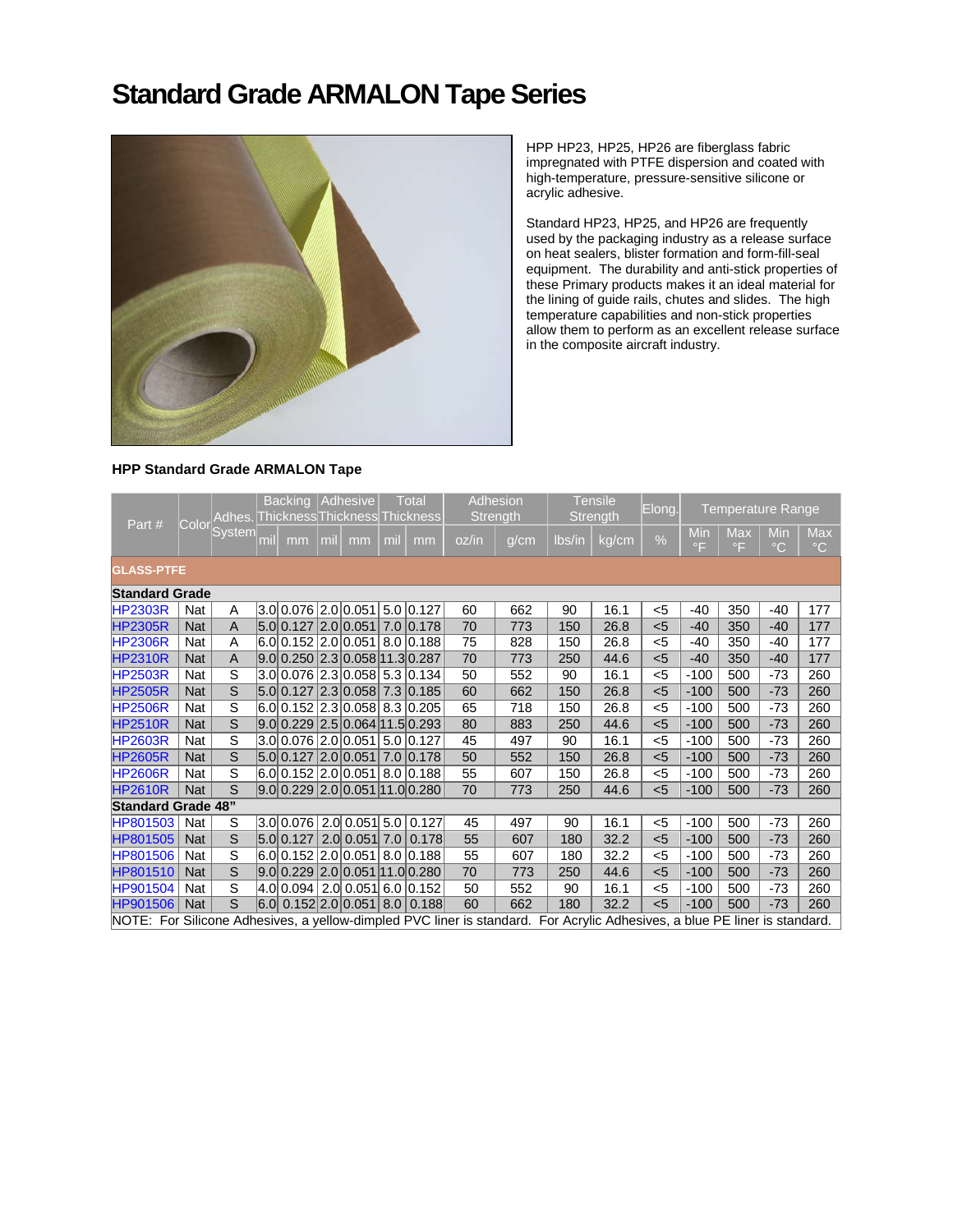### **Industrial Grade ARMALON Tape Series**



HPP Industrial tapes are fiberglass fabric impregnated with PTFE dispersion and coated with high-temperature, pressure-sensitive acrylic or silicone adhesive.

HP33, HP35, HP36, and HPA2005 are frequently used by the packaging industry as a release surface on heat sealers, blister formation and form-fill-seal equipment. The durability and anti-stick properties of these Industrial grades makes them an ideal material for the lining of guide rails, chutes and slides. The high temperature capabilities and non-stick properties allow them to perform as an excellent release surface in the composite aircraft industry.

#### **HPP Industrial Grade ARMALON Tape**

| Part #                                                                |                   | Color System | <b>Backing</b><br>Adhesive<br><b>Total</b><br>Adhes. Thickness Thickness Thickness |    |            |                                        |     |    |       | Adhesion<br><b>Tensile</b><br>Strength<br><b>Strength</b> |                                                     |       | Elong.        | <b>Temperature Range</b> |                         |                     |                               |
|-----------------------------------------------------------------------|-------------------|--------------|------------------------------------------------------------------------------------|----|------------|----------------------------------------|-----|----|-------|-----------------------------------------------------------|-----------------------------------------------------|-------|---------------|--------------------------|-------------------------|---------------------|-------------------------------|
|                                                                       |                   |              | mil                                                                                | mm | <b>Mil</b> | mm                                     | mil | mm | oz/in | q/cm                                                      | Ibs/in                                              | kg/cm | $\frac{9}{6}$ | Min<br>$\circ$ F         | <b>Max</b><br>$\circ$ F | Min<br>$^{\circ}$ C | <b>Max</b><br>$\rm ^{\circ}C$ |
|                                                                       | <b>GLASS-PTFE</b> |              |                                                                                    |    |            |                                        |     |    |       |                                                           |                                                     |       |               |                          |                         |                     |                               |
| <b>Industrial Grade</b>                                               |                   |              |                                                                                    |    |            |                                        |     |    |       |                                                           |                                                     |       |               |                          |                         |                     |                               |
| <b>HP3303RI</b>                                                       | Nat               | A            |                                                                                    |    |            |                                        |     |    | 60    | 662                                                       | 75                                                  | 13.4  | $<$ 5         | -40                      | 350                     | $-73$               | 260                           |
| <b>HP3305R</b>                                                        | <b>Nat</b>        | A            |                                                                                    |    |            | 5.0 0.127 2.0 0.051 7.0 0.178          |     |    | 70    | 773                                                       | 160                                                 | 28.6  | < 5           | $-40$                    | 350                     | $-73$               | 260                           |
| <b>HP3306R</b>                                                        | Nat               | A            |                                                                                    |    |            | 6.0  0.152   2.0   0.051   8.0   0.188 |     |    | 75    | 828                                                       | 275                                                 | 49.1  | $<$ 5         | -40                      | 350                     | $-73$               | 260                           |
| <b>HP3310R</b>                                                        | <b>Nat</b>        | A            |                                                                                    |    |            | 8.0 0.203 2.3 0.058 10.3 0.261         |     |    | 70    | 773                                                       | 250                                                 | 44.6  | < 5           | $-40$                    | 350                     | $-73$               | 260                           |
| <b>HP3503R</b>                                                        | Nat               | S            |                                                                                    |    |            | 3.0 0.076 2.3 0.058 5.3 0.134          |     |    | 50    | 552                                                       | 75                                                  | 13.4  | $<$ 5         | $-100$                   | 500                     | $-73$               | 260                           |
| <b>HP3505R</b>                                                        | <b>Nat</b>        | S            |                                                                                    |    |            | 5.0 0.127 2.3 0.058 7.3 0.185          |     |    | 60    | 662                                                       | 160                                                 | 28.6  | < 5           | $-100$                   | 500                     | $-73$               | 260                           |
| <b>HP3506R</b>                                                        | Nat               | S            |                                                                                    |    |            | 6.0 0.152 2.3 0.058 8.3 0.205          |     |    | 65    | 718                                                       | 275                                                 | 49.1  | $5$           | $-100$                   | 500                     | $-73$               | 260                           |
| <b>HP3510R</b>                                                        | <b>Nat</b>        | S            |                                                                                    |    |            | 8.0 0.203 2.5 0.064 10.5 0.267         |     |    | 80    | 883                                                       | 275                                                 | 49.1  | < 5           | $-100$                   | 500                     | $-73$               | 260                           |
| NOTE: For Silicone Adhesives, a yellow-dimpled PVC liner is standard. |                   |              |                                                                                    |    |            |                                        |     |    |       |                                                           | For Acrylic Adhesives, a blue PE liner is standard. |       |               |                          |                         |                     |                               |
| HPA2005 Nat                                                           |                   | S            |                                                                                    |    |            | 3.0 0.076 2.5 0.064 5.5 0.140          |     |    | 50    | 551                                                       | 90                                                  | 16.1  | <5            | $-100$                   | 500                     | $-73$               | 260                           |